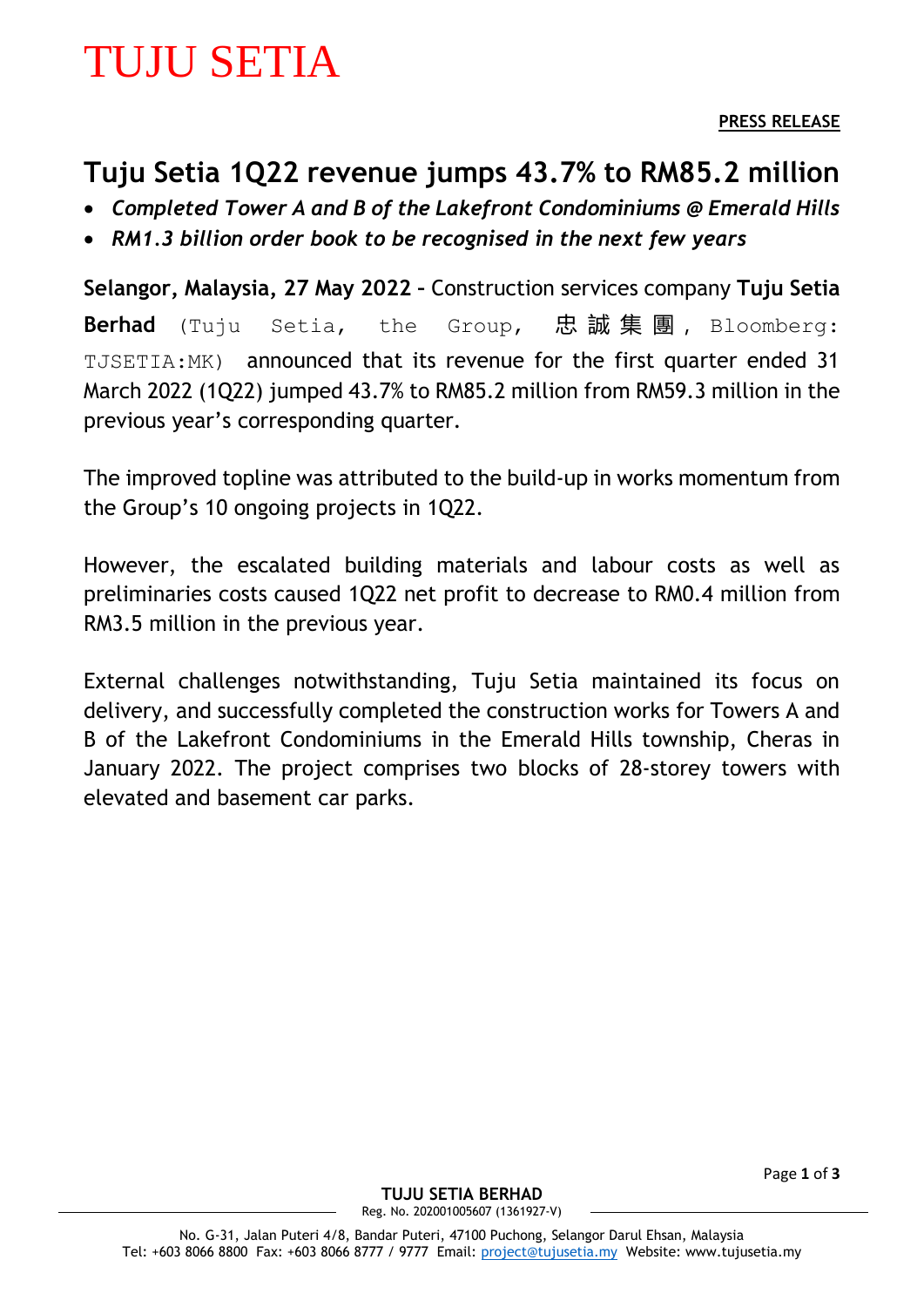## TUJU SETIA

"We remain steadfast in our commitment to deliver our works to the best of our ability. Works for Towers C and D of the Lakefront Condominiums in Emerald Hills, alongside our other ongoing projects are also in progress.

We are mindful of the ongoing challenges being faced by the construction sector, mainly the escalating cost of building materials and labour shortage, and will remain vigilant in managing our financial cashflow to safeguard the business operations.

Nonetheless, with Malaysia's transition to endemic phase, economic activity is expected to recover. As such, we expect to benefit from the recovery with a good mix in our tender book."

> *Mr. Wee Eng Kong ("*黄永光*") Managing Director of Tuju Setia Berhad*

Tuju Setia's RM1.3 billion order book as at 31 March 2022 includes commercial and residential high-rise projects and the Kajang Women and Children Hospital. These projects are expected to be recognised in the next few years.

--

Page **2** of **3**